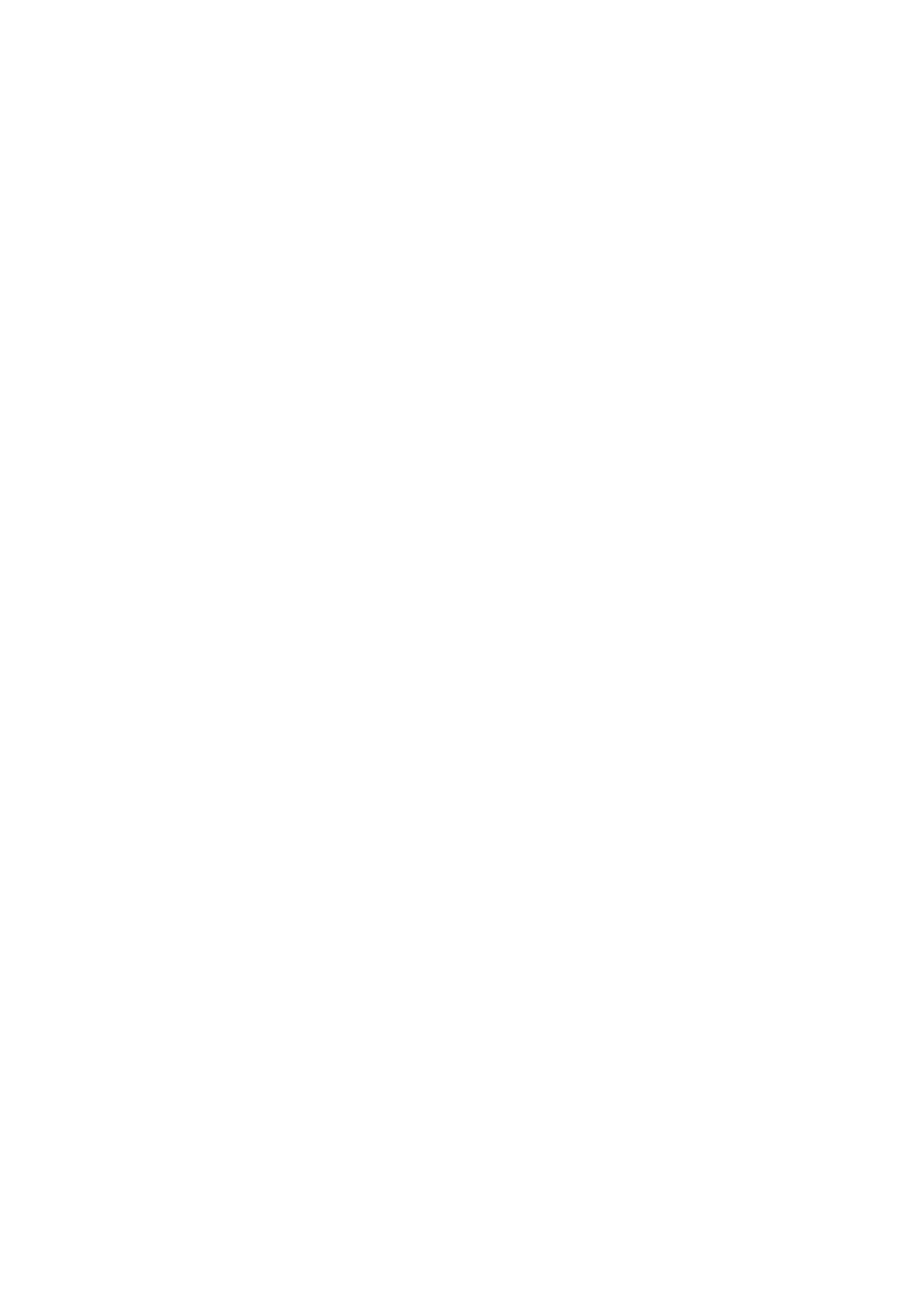

## **Please observe**

### **Electrical connection**

The appliance must only be connected to a properly installed or supplements that the socket. The installation of the socket or replacement of the connecting cable must only be carried out by a qualified electrician in accordance with current regulations. The appliance must only be connected with the power cable provided. Connect the power cable to the back of the appliance. Power cables with various plug types are available from our after-sales service.

Do not use multi-plug adapters, power strips or extension leads. There is a risk of fire in the event of overloading.

If the plug is no longer accessible subsequent to installation, an all-pole disconnecting device must be present on the installation side with a contact gap of at least 3 mm.

## **Fitted units**

The fitted cabinet must not have a back panel behind the appliances. There should be a gap of at least 35 mm between the wall and the cabinet base as well as the rear panel of the cabinet situated above.

Do not install the appliance behind the door of a unit. Ventilation slots and intake openings must not be covered. Read the information in the installation instructions for the appliance installed above.

## Installing the appliance

Connect the appliance to the mains. Then align the appliance flush with the units and screw it in place.

Note: Ensure that the connector lead does not become trapped or bent. After installation, the connector lead must not be in contact with the back or the base of the appliance. After installation, the connector lead must not be in contact with the back or the base of the appliance.

# Úراهنمای نصب **لطفاً در نظر داشتھ باشید**

### **اتصال بھ برق**

fa

دستگاه فقط باید بھ یک پریز برق دارای محافظ کھ بھ شکل صحیح نصب شده است، متصل شود. نصب پریز یا تعویض کابل اتصال باید تنھا توسط یک متخصص مجاز و با رعایت مقررات مربوطھ صورت گیرد.

دستگاه باید تنھا توسط کابل برق ارائھ شده بھ برق متصل شود. کابل برق را بھ پشت دستگاه وصل کنید.

کابل ھای برق با دوشاخھ ھای گوناگون را می توانید از مرکز خدمات پس از فروش ما تھیھ کنید.

از کابل تقسیم، سھ راھی برق یا کابل رابط استفاده نکنید. بار اضافھ الکتریکی خطر آتش سوزی بھ ھمراه دارد.

در صورتی کھ پریز برق بعد از نصب دستگاه دیگر در دسترس نباشد، باید یک کلید قطع جریان برای تمام قطب ھا تعبیھ شود کھ بعد از قطع جریان بین دو انتھای سیم حداقل 3 میلی متر فاصلھ بیاندازد.

### **کابینت ھای مناسب**

کابینت محل نصب نباید دارای دیواره عقبى در پشت دستگاه باشد. بین دیوار و کف کابینت و نیز دیواره پشتی کابینت بالایی باید حداقل 35 میلیمتر فاصلھ باشد. دستگاه را پشت درب یک کابینت نصب نکنید.

شیارھای تھویھ و دھانھ ھای ورودی ھوا نباید پوشیده شوند. اطلاعات موجود در راھنمای نصب دستگاھی را کھ در بالا نصب می شود مورد توجھ قرار دھید.

#### **نصب دستگاه**

دستگاه را بھ برق وصل کنید. سپس دستگاه را با کابینت ھا ھم سطح نموده و آنرا در محل خود پیچ کنید.

**توجھ:** مطمئن شوید کھ سیم اتصال گیر نکند یا خم نشود. کابل اتصال نباید بعد از نصب با پشت یا کف دستگاه در تماس باشد.

کابل اتصال نباید بعد از نصب با پشت یا کف دستگاه در تماس باشد.